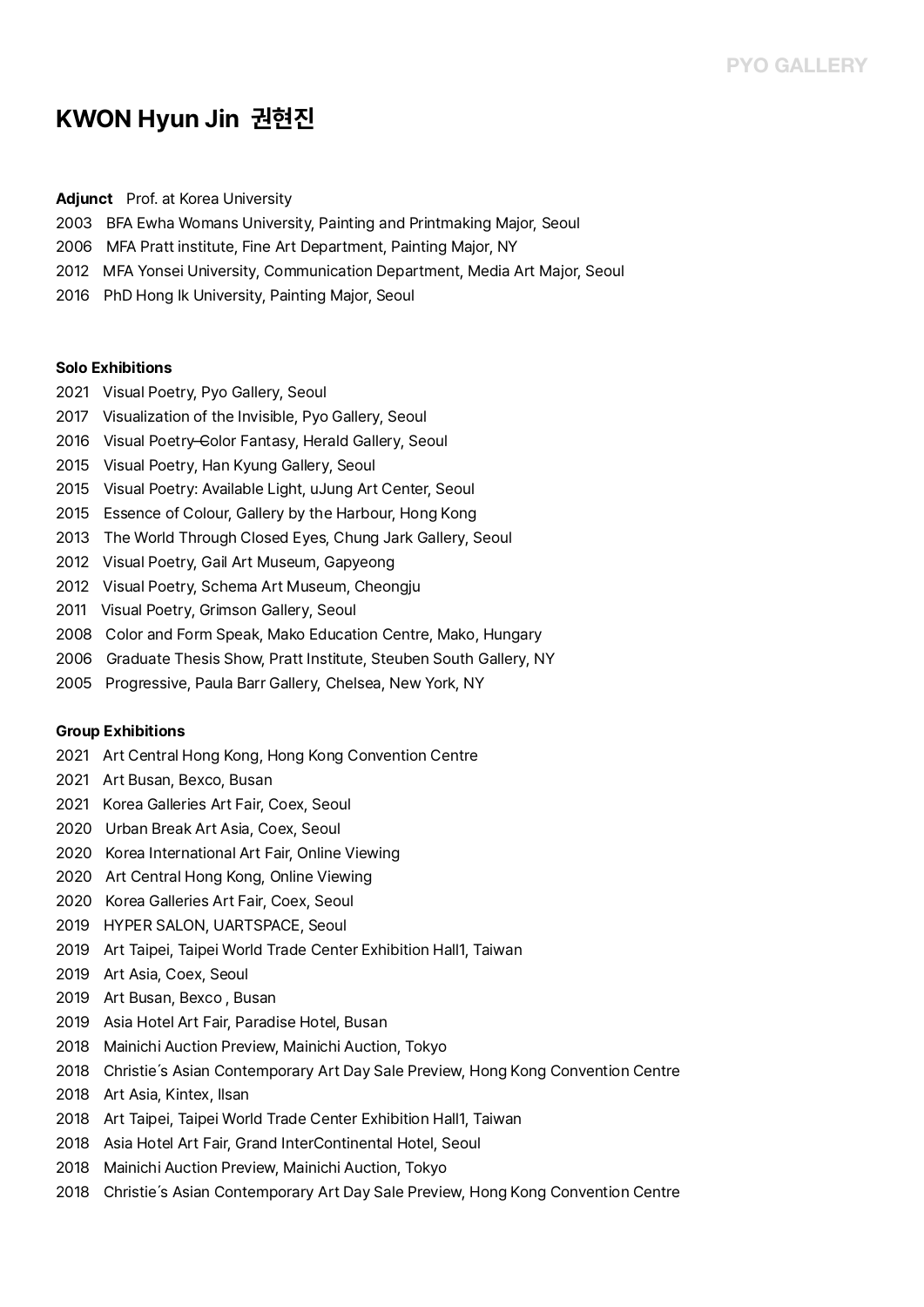## **PYO GALLERY**

- 2018 3rd Black Lots, Online Auction Preview, Seoul Auction Blue, Horim Art Center, Seoul
- 2018 Mainichi Auction Preview, Mainichi Auction, Tokyo
- 2018 Art Busan, Bexco, Busan
- 2018 K Auction Charity and Premium Online Auction Preview, K Auction, Seoul
- 2018 Art Stage, Marina Bay Sands Expo and Convention Centre, Singapore
- 2018 LA Art Show, Los Angeles Convention Center, USA
- 2017 Art Kaohsiung, The Pier 2 Art Center, Taiwan
- 2017 Art Lab, Pyo Gallery, Seoul
- 2017 K Auction Premium Online Auction Preview, K Auction, Seoul
- 2017 Art Edition 2017, U Jung Factory, U Jung Art Center, Seoul
- 2017 Christie's Asian Contemporary Art Day Sale Preview, Hong Kong Convention Centre
- 2017 Print Photo Art Market, Bluesqure, Seoul
- 2017 Korea International Art Fair, Coex, Seoul
- 2017 Asia Top Gallery Hotel Art Fair, Grand InterContinental Hotel, Seoul
- 2017 Art Formosa, Songshan Cultural and Creative Park, Taipei
- 2017 Art Busan, Bexco, Busan
- 2017 LA Art Show, Los Angeles Convention Center, USA
- 2016 Art Kaohsiung, The Pier 2 Art Center, Taiwan
- 2016 Context Art Miami, Miami Beach, USA
- 2016 Affordable Art Fair, Dongdaemoon Design Plaza, Seoul
- 2016 Asia Top Gallery Hotel Art Fair, Marriot Hotel, Seoul
- 2016 Art Busan, Bexco, Busan
- 2016 Korea Galleries Art Fair, Coex, Seoul
- 2015 Shanghai Art Fair, Shanghai, China
- 2015 Art Busan, Bexco, Busan
- 2015 Hyun Jin Kwon and Jun Seok Jang, Pyo Gallery South, Seoul
- 2014 SCOPE Miami, Miami Beach, USA
- 2014 New Asia Sympathy and Difference, Schema Art Museum, Cheongju
- 2014 Korea International Art Fair, Coex, Seoul
- 2014 Hong Kong Contemporary Hotel Art Fair, Excelsior Hotel, Hong Kong
- 2014 Seoul Open Art Fair, Coex, Seoul
- 2014 Korea Galleries Art Fair, Coex, Seoul
- 2014 Vision's Voyage, Council for Advanced Media Moving Pictures, Palaise de Seoul Gallery
- 2013 Seoul Art Show, Coex, Seoul
- 2013 SETEC Seoul Art Show, SETEC, Seoul
- 2013 Hong Kong and Busan Cultural Exchange Exhibition, Busan Cinema Centre
- 2013 Korea International Art Fair, Coex, Seoul
- 2013 Houston Fine Art Fair, George R. Brown Convention Center, Houston
- 2013 Asia Top Gallery Hotel Art Fair, Conrad Hotel, Seoul
- 2013 Hong Kong Contemporary Hotel Art Fair, Excelsior Hotel, Hong Kong
- 2013 Seoul Open Art Fair, Coex, Seoul
- 2013 Korea Galleries Art Fair, Coex, Seoul
- 2012 Art Asia Art Fair, Coex, Seoul
- 2012 Seoul Contemporary Artstar Festival, Seoul Art Center, Seoul
- 2012 Korea Festival, Gallery by the Harbour, Hong Kong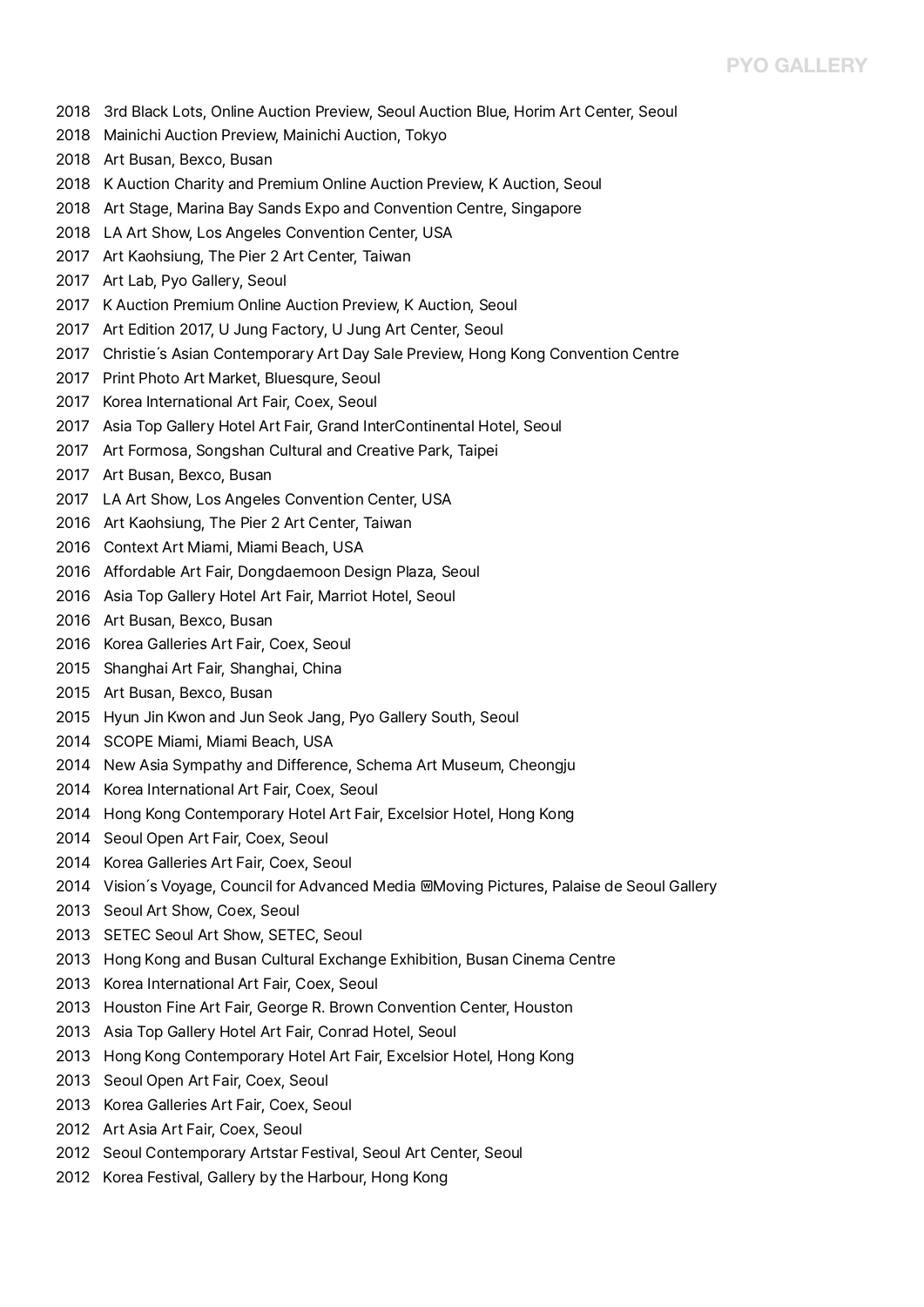## **PYO GALLERY**

- 2012 Korea International Art Fair, Coex, Seoul
- Hotel Art Fair in Daegu, Novotel Ambassador, Daegu
- All That Vacance, Through Gallery, Seoul
- 2012 Namsong International Art Show, Seong nam Art Center, Seong nam
- Hong Kong Contemporary Hotel Art Fair, Park Lane Hotel, Hong Kong
- 2011 Korea International Art Fair, Coex, Seoul
- Namsong International Art Show, Seong nam Art Center, Seong nam
- 2011 Art and Collector Art Award Exhibition, Palais de Seoul Gallery, Seoul
- Seoul Open Art Fair, Coex, Seoul
- Korea Art Festival, Kintex, Ilsan
- Pusan International Art Fair, Bexco, Pusan
- Gwa Cheon International SF Film Festival, Gwa Cheon National Science Museum
- Korean Fine Arts Association, Hangaram Art Museum, Seoul Art Center, Seoul
- 2010 Northeast Asia Art Festival, Sunshine City, Tokyo, Japan
- Asia Top Gallery Hotel Art Fair HK, Hyatt Hotel, Hong Kong
- 2010 2010 Korea Contemporary Art, Face Gallery, Seoul
- Seoul Open Art Fair, Coex Indoyang Hall, Seoul
- Secret Garden, Moon Gallery, Hong Kong
- 2009 Hong Kong Art Walk, Moon Gallery, Hong Kong
- Beyond the Cloud, Moon Gallery, Hong Kong
- 2008 Northeast Asia Art Festival, Convention Center ANNEX, Kitakyushu, Japan
- GIAF, Korea Center, Beijing, China
- Visual Poetry, Sejong Art Center, Seoul
- Fusion, Galleria Janet Kurnatowski gallery, NY
- M.F.A Graduate Show, Pratt Manhattan Gallery, NY
- Annex Show, Annex Gallery, Chelsea, NY
- 2006 A Merging of Minds…, Pratt-Hunter Collaborative Show, NY
- Point of Departure, Dumbo Art Show, NY
- Pratt in Tuscany, Pratt Institute, Steuben south Gallery, NY
- Tuscany Study Abroad, Tuscany Show, Tuscany, Italy
- NOHO NY Art Walk, Commerce bank, NY

#### **Project**

- 2020ㅡ2023 Lotte Young Plaza Media Façade, Myeongdong, Seoul
- Art Busan Media Wall Exhibition, Bexco, Busan
- DAKS Collaboration
- Texworld Paris, Paris Le Bourget France
- 2013ㅡ2014 City Hall Media Wall Exhibition, Seoul City Hall
- SETEC Seoul Art Show, Exterior Facade
- Peace and Piano Festival, Piano Collaboration, Gyeonggi Cultural Foundation
- Seoul Open Art Fair, Official Uniform
- 2012 Monet's Water Lilies and since then, Kookmin Bank Media, Euljiro Head Office Lobby
- 2010 Gwa Cheon International SF Film Festival, Gwa Cheon National Science Museum Center, Media Facade
- 2009 Seoul Light Festival, Media Tower, KT Building Media Facade, Gwanghwamun Square